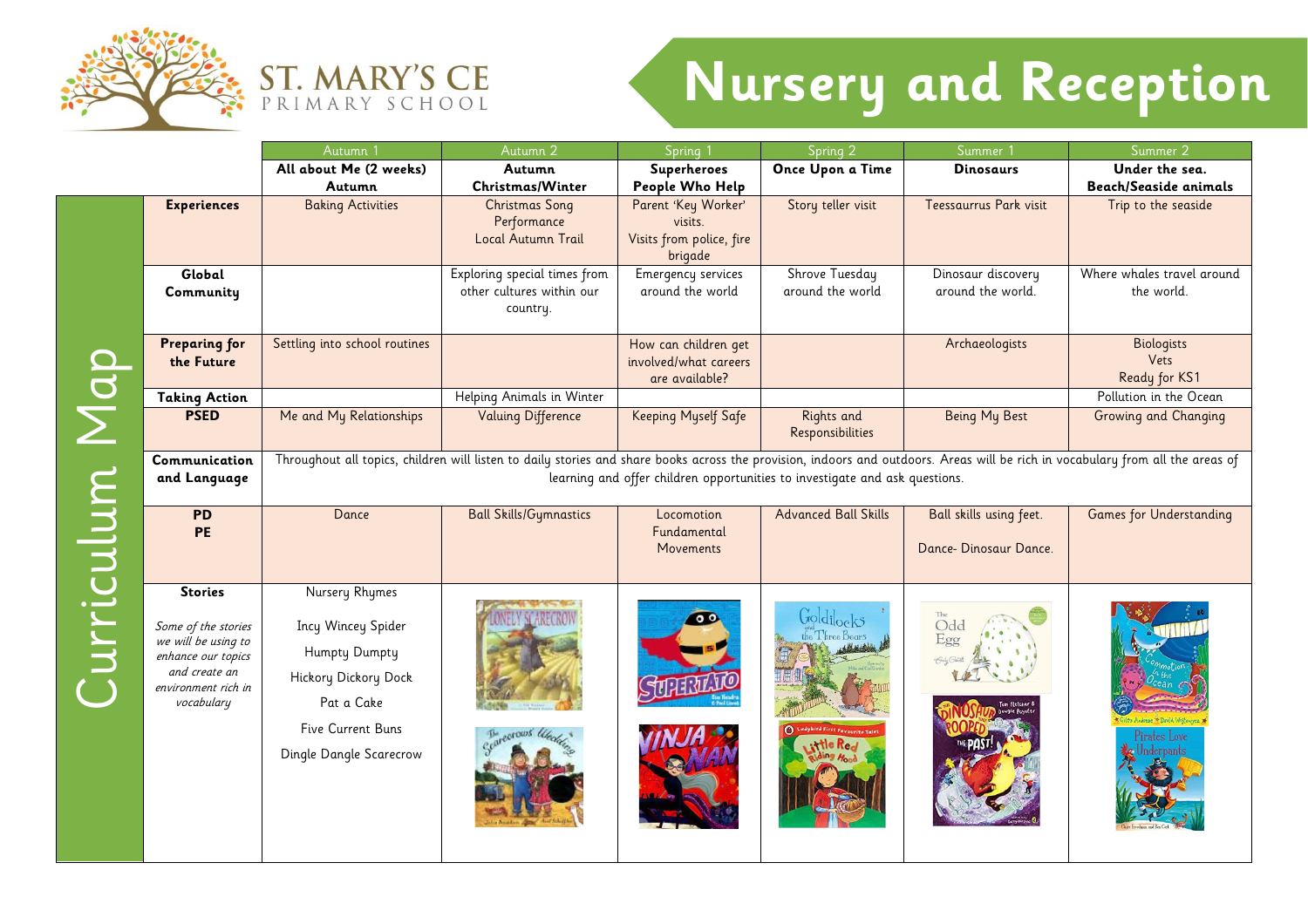|                    |                                                   | Scarecrow<br><b>Hedgehogs</b>                  | SUPERWORD<br>THANK YOU, SANTA                          | The Gingerbread Man<br><b>The Three</b><br><b>Billy Goats</b><br><b>Gruff</b> | <b>MANULOUS</b>                                          | JULIA DONALDSON - AXEL SCHEFFLER<br>The Snad<br>d.theWhal |
|--------------------|---------------------------------------------------|------------------------------------------------|--------------------------------------------------------|-------------------------------------------------------------------------------|----------------------------------------------------------|-----------------------------------------------------------|
| Literacy           | <b>Phonics Bug</b>                                | <b>Phonics Bug</b>                             | <b>Phonics Bug</b>                                     | <b>Phonics Bug</b>                                                            | <b>Phonics Bug</b>                                       | <b>Phonics Bug</b>                                        |
|                    | Letter Formation                                  | <b>Letter Formation</b>                        | <b>Letter Formation</b>                                | <b>Letter Formation</b>                                                       | <b>Letter Formation</b>                                  | <b>Letter Formation</b>                                   |
|                    | Recipes                                           | <b>Labelling Pictures</b>                      | Letter Writing                                         | <b>Story Sequencing</b>                                                       | Create a dinosaur Story                                  | Under the Sea Non-Fiction                                 |
|                    |                                                   | Lists<br><b>Habitat Labels</b>                 | Captions<br>Instructions<br><b>Story Sequencing</b>    | Rewrite a Traditional<br>Tale<br>Recipes                                      | <b>Facts about Dinosaurs</b>                             |                                                           |
| <b>Mathematics</b> | Nursery                                           | Nursery                                        | Nursery                                                | Nursery                                                                       | Nursery                                                  | Nursery                                                   |
|                    | Number Songs<br>$\bullet$<br>Colours<br>$\bullet$ | Compare<br>$\bullet$<br>Amounts                | Number 1                                               | Number 3<br>Length and                                                        | Number 5<br>$\bullet$<br>More and Less                   | My Day<br>$\bullet$<br>Capacity<br>$\bullet$              |
|                    | Matching<br>$\bullet$                             | Compare Size,<br>$\bullet$                     | Weight                                                 | Height                                                                        | Shapes<br>$\bullet$                                      | Positional                                                |
|                    | Sorting<br>$\bullet$                              | Mass, Capacity<br>Simple Patterns<br>$\bullet$ | Number 2<br>$\bullet$                                  | Number 4<br>$\bullet$                                                         |                                                          | Language                                                  |
|                    | Reception                                         |                                                | Reception<br><b>Power Maths</b>                        | Reception                                                                     | Reception                                                | Reception                                                 |
|                    | <b>Power Maths</b><br>Numbers to 5                | Reception<br><b>Power Maths</b>                | Numbers to 10                                          | <b>Power Maths</b><br>Number bonds to 10                                      | <b>Power Maths</b><br>Counting on & counting             | <b>Power Maths</b><br>Measure (Volume &                   |
|                    | Comparing groups within 5                         | Change within 5<br>Number bonds to 5           | Comparing numbers<br>within 10                         | Subtraction<br>Exploring patterns                                             | back<br>Numbers to 20                                    | Capacity)<br>Sorting                                      |
|                    | 3D and 2D Shape                                   | Space                                          | Addition to 10<br>Measure (length,<br>height & weight) |                                                                               | Numerical patterns<br>Shape (Composing &<br>decomposing) | Time                                                      |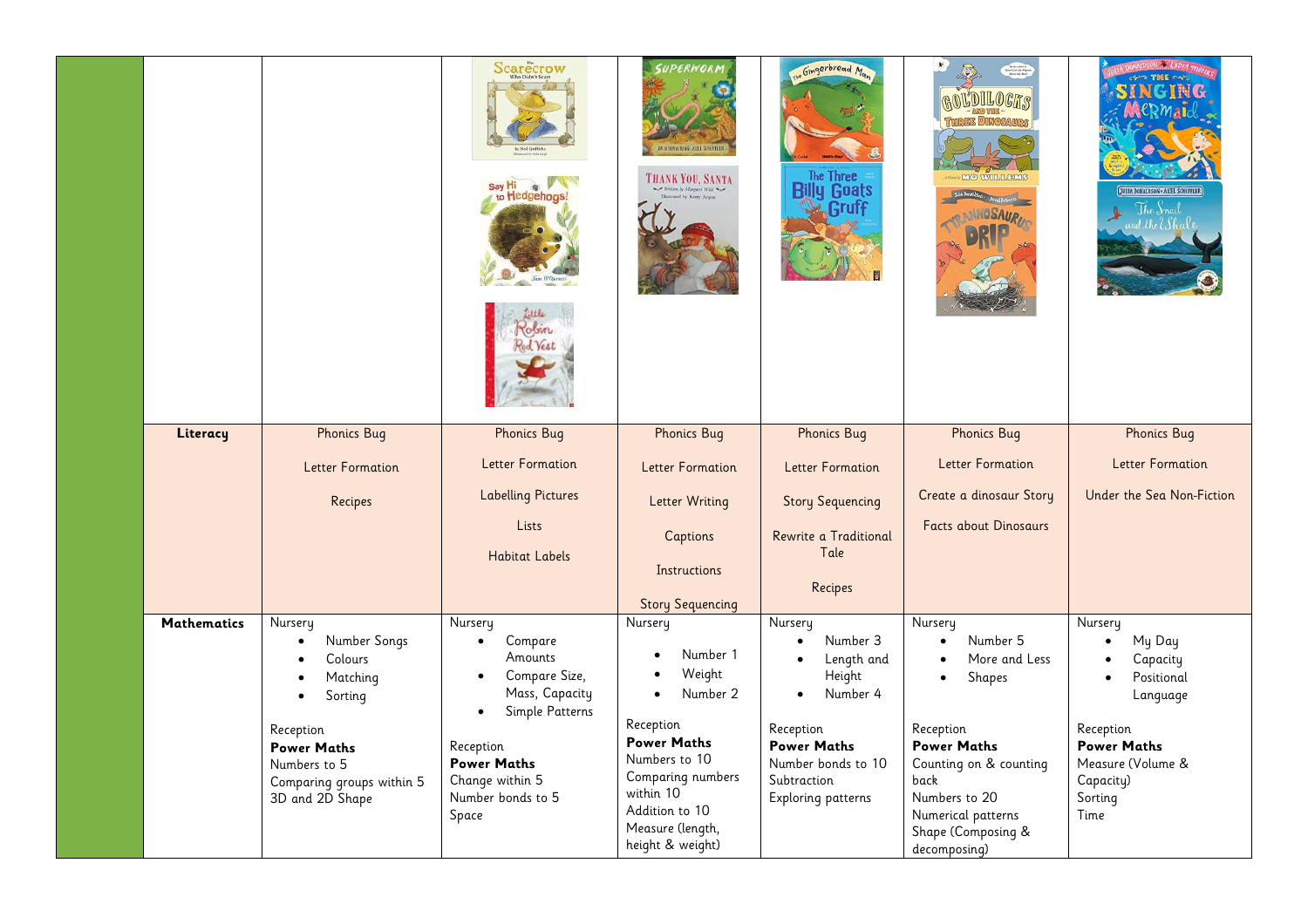| Understanding         | Seasonal changes                  | Seasonal changes                | <b>Beebots</b>         | We're going on a                           | Making fossils · Baking                             | Identifying seas and oceans |
|-----------------------|-----------------------------------|---------------------------------|------------------------|--------------------------------------------|-----------------------------------------------------|-----------------------------|
| the World             |                                   |                                 |                        | squirrel hunt-take the                     | fossil cookies                                      | on globes and maps          |
|                       | School environment                | Maps                            | Explore the best       | children out.                              |                                                     |                             |
|                       |                                   |                                 | materials for a cape.  |                                            | Hatch the dinosaurs out                             | Observations of sea         |
|                       | Understand routines               | Remembrance Day-turning         | History - emergency    | Making and taste<br>testing porridge       | of the ice using only salt.                         | creatures                   |
|                       |                                   | white flowers red               | vehicles, old photos   |                                            | What happens when a                                 | Habitats under the sea –    |
|                       |                                   | experiment                      |                        | Baking biscuits and                        | dinosaur egg hatches                                | coral reef                  |
|                       |                                   |                                 | Looking at the globe,  | making sandwiches                          |                                                     |                             |
|                       |                                   | Fireworks in a jar- link with   | land & sea.            | for teddy bears picnic-                    | Dinosaur Beebots ·                                  | Maps                        |
|                       |                                   | Bonfire Night/Diwali            | Know that there are    | children to plan a                         |                                                     |                             |
|                       |                                   |                                 | different countries in | safe route beforehand                      | Measure the length of a                             |                             |
|                       |                                   | <b>Materials for Scarecrows</b> | the world, talk about  | by walking round the<br>village and taking | dinosaur with a trundle<br>wheel. Where would it be |                             |
|                       |                                   |                                 | the differences they   | photos.                                    | able to lie down for a nap                          |                             |
|                       |                                   | Beebot -                        | have seen or           |                                            | in our school/garden?                               |                             |
|                       |                                   |                                 | experienced.           | Pancake making                             |                                                     |                             |
|                       |                                   |                                 | Superhero secret       | (Shrove Tuesday)                           | Measure the space in our                            |                             |
|                       |                                   |                                 | codes with wax         |                                            | school garden.                                      |                             |
|                       |                                   |                                 | crayons                | Compare and<br>contrast characters         |                                                     |                             |
|                       |                                   |                                 |                        | from stories including                     |                                                     |                             |
|                       |                                   |                                 |                        | the past.                                  |                                                     |                             |
|                       |                                   |                                 |                        |                                            |                                                     |                             |
|                       |                                   |                                 |                        | Understand the past                        |                                                     |                             |
|                       |                                   |                                 |                        | through settings                           |                                                     |                             |
|                       |                                   |                                 |                        | characters and events.                     |                                                     |                             |
|                       |                                   |                                 |                        | Describing routes                          |                                                     |                             |
|                       |                                   |                                 |                        |                                            |                                                     |                             |
|                       |                                   |                                 |                        | Make Easter Eggs                           |                                                     |                             |
| <b>Expressive Art</b> | Self portraits                    | Decorating poppy plates.        | Make a superhero       | Fork bear pictures                         | Stained glass dinosaurs ·                           | <b>Bubble painting</b>      |
| and Design            |                                   | Diva Lamps                      | cape                   | Hand print bears                           |                                                     |                             |
|                       | Junk model musical<br>instruments |                                 | Perform Superhero      |                                            | Dinosaur skeleton pictures                          | Collage                     |
|                       |                                   | Using different materials to    | Songs and Rhymes       | Wooden spoon bear                          |                                                     |                             |
|                       | Learn and perform nursery         | create scarecrows.              |                        | puppets                                    | Make moving dinosaurs                               | Wax resist sea painting     |
|                       | rhymes                            |                                 | Superhero dens         | Easter cards                               |                                                     | Perform an under the sea    |
|                       |                                   | Junk model scare crows          |                        |                                            |                                                     | adventure                   |
|                       |                                   | Scarecrow spoon puppets         |                        | Teddy Bear, Teddy                          |                                                     |                             |
|                       |                                   |                                 |                        | Bear song.                                 |                                                     |                             |
|                       |                                   | Christmas card                  |                        |                                            |                                                     |                             |
|                       |                                   | Calendar and Christmas          |                        | When Goldilocks<br>Went to the House of    |                                                     |                             |
|                       |                                   | hats                            |                        | the Bears song                             |                                                     |                             |
|                       |                                   |                                 |                        |                                            |                                                     |                             |